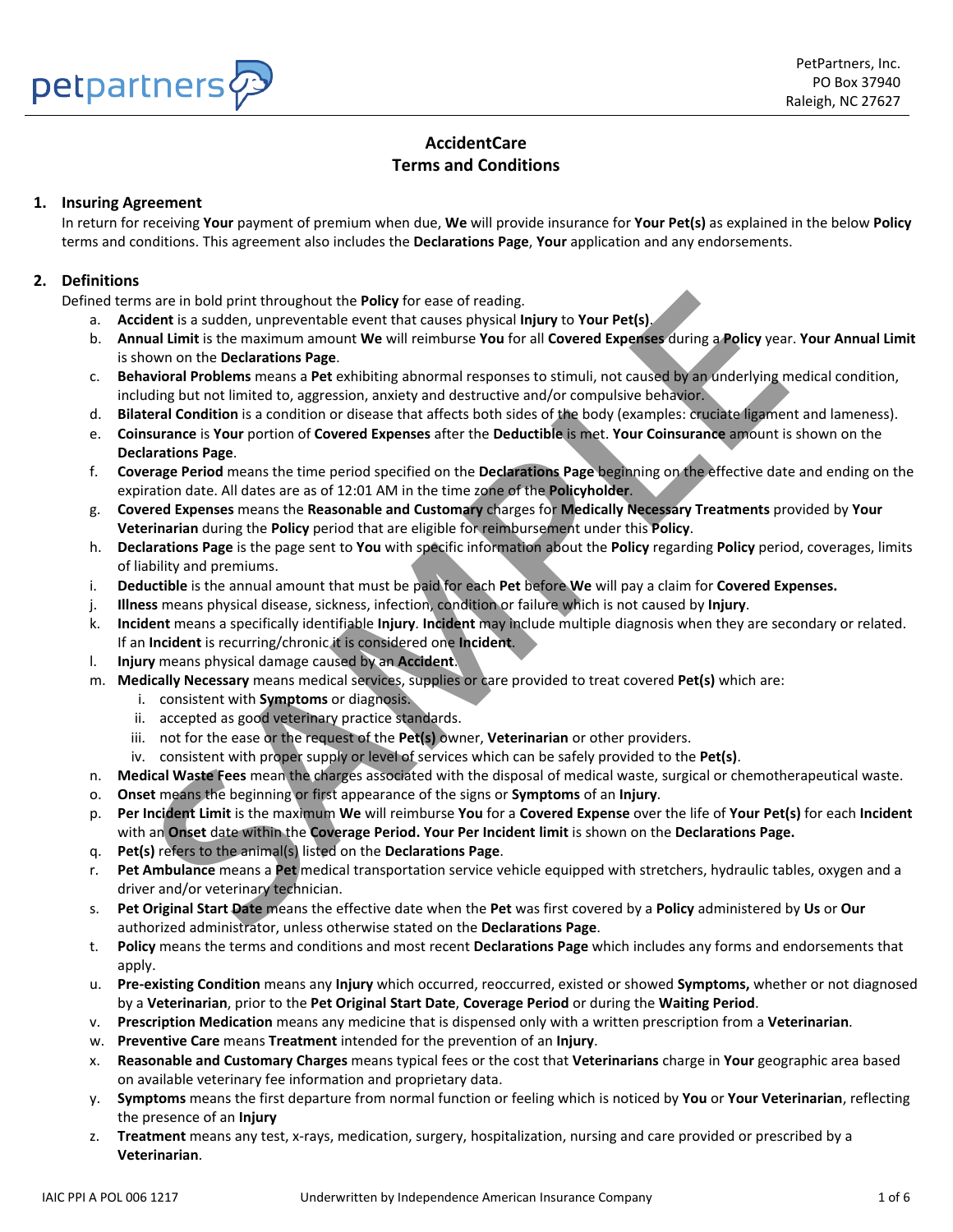- aa. **Veterinarian** means a licensed physician for animals and a provider of veterinary medicine. **Veterinarian** shall not include **You**  or a member of **Your** immediate family.
- bb. **Waiting Period** means a period of time specified in the **Policy** that must pass before some or all of the coverage begins. The **Waiting Period** applies to the **Pet Original Start Date** and any coverage increases but does not apply to **Your** annual renewal, provided **You** maintain continuous coverage with **Us**. The **Waiting Period** begins as of the Effective date of the **Coverage Period**.
- cc. **We/Us/Our** (also **Insurer**) means the company providing the insurance.
- dd. **You/Your** (also **Policyholder**) means the person named in the **Declarations Page**.

## **3. What is Covered**

petpartners

After satisfying the annual **Deductible** indicated on the **Declarations Page**, **We** will reimburse **You** in accordance with **Your** plan, less any limitations and exclusions, the amount after **Coinsurance** for eligible **Covered Expenses** that are **Medically Necessary** to treat or diagnose a current covered **Incident** showing **Symptoms** during the **Policy** period but after the **Waiting Period**, including but not limited to: ered<br>
ered<br>
at exclusions, the amount after Coinsurance for eligible Covered Expenses that are Medically Necessary<br>
SAMPLE CONSIDE SUPPOSE THE CONSIDE COVERED COVERED AND THE PROPERTIES INTO THE PROPERTIES AT A MAN INTERFE

- a. Laboratory tests, x-rays, ultrasound, MRI and CT scans;
- b. Surgery;
- c. Hospitalization;
- d. **Prescription Medication** that is prescribed by a **Veterinarian**;
- e. Extractions to permanent broken teeth due to an **Accident**;
- f. Hydrotherapy and Physical Therapy;
- g. Emergency ground **Pet Ambulance** transportation up to the maximum benefit for this coverage as specified on the **Declarations Page**; and
- h. Euthanasia (when advised by a **Veterinarian** to alleviate suffering).

Regardless of the number of claims made during the period of insurance, **Our** total liability of insurance for each **Pet** for all **Covered Expenses** will not exceed the amount shown on the **Declarations Page** under the Annual Maximum, subject to **Coinsurance** and **Deductible** requirements and **Per Incident Limits**

## **4. Waiting Periods for Coverage**

There is a two (2) day **Waiting Period** per **Pet** before **We** will cover an **Acciden**t.

**Waiting Periods** are waived for subsequent renewals provided **You** maintain an active **Policy**, with no gap in coverage, annually renewed and continuously in-force.

#### **5. Exclusions**

- a. **Illness** regardless of cause.
- b. **Pre-existing Conditions** including, but not limited to:
	- i. **Bilateral Condition**, presenting on one side of the body. For example, a cruciate tear in the left leg that showed **Symptoms** prior to the **Coverage Period** or during a **Waiting Period**, a subsequent cruciate tear in the right leg will be **considered Pre-existing**.
- c. Physical examination; including costs and/or fees for telephone consultation unless you purchase Optional ExamPlus Coverage;
- d. **Treatments** or diagnostics of an **Injury** or service excluded by the **Policy** as well as secondary complications from such excluded **Injury** or service.
- e. Intentional, neglectful or preventable acts caused by **You**, a member of **Your** household, or any other person that has care, custody, or control of **Your Pet(s)**, that result in **Injury** to **Your Pet(s)**.
- f. Elective cosmetic, grooming, bathing and nail clipping, including any **Injury** that results from these services.
- g. Fees to diagnose or treat any **Injury** related to breeding, pregnancy, whelping and nursing.
- h. Any conditions related to teeth (except **Medically Necessary** extractions for permanent broken teeth due to an **Accident**). The cost of dental cleaning unless **You** purchase Optional DefenderPlus Coverage.
- i. **Preventive Care** including, but not limited to, wellness exams, preventative **Treatment**, diagnostic procedures, vaccinations, flea control and other parasite prevention, unless you purchase Optional Defender/DefenderPlus Coverage.
- j. Spaying or neutering (including preventative sterilization surgery, such as for **Treatment** for cryptorchidism, chimerism or chromosomal abnormalities), unless you purchase Optional DefenderPlus Coverage.
- k. All diets, **Pet** food, whether prescribed or not.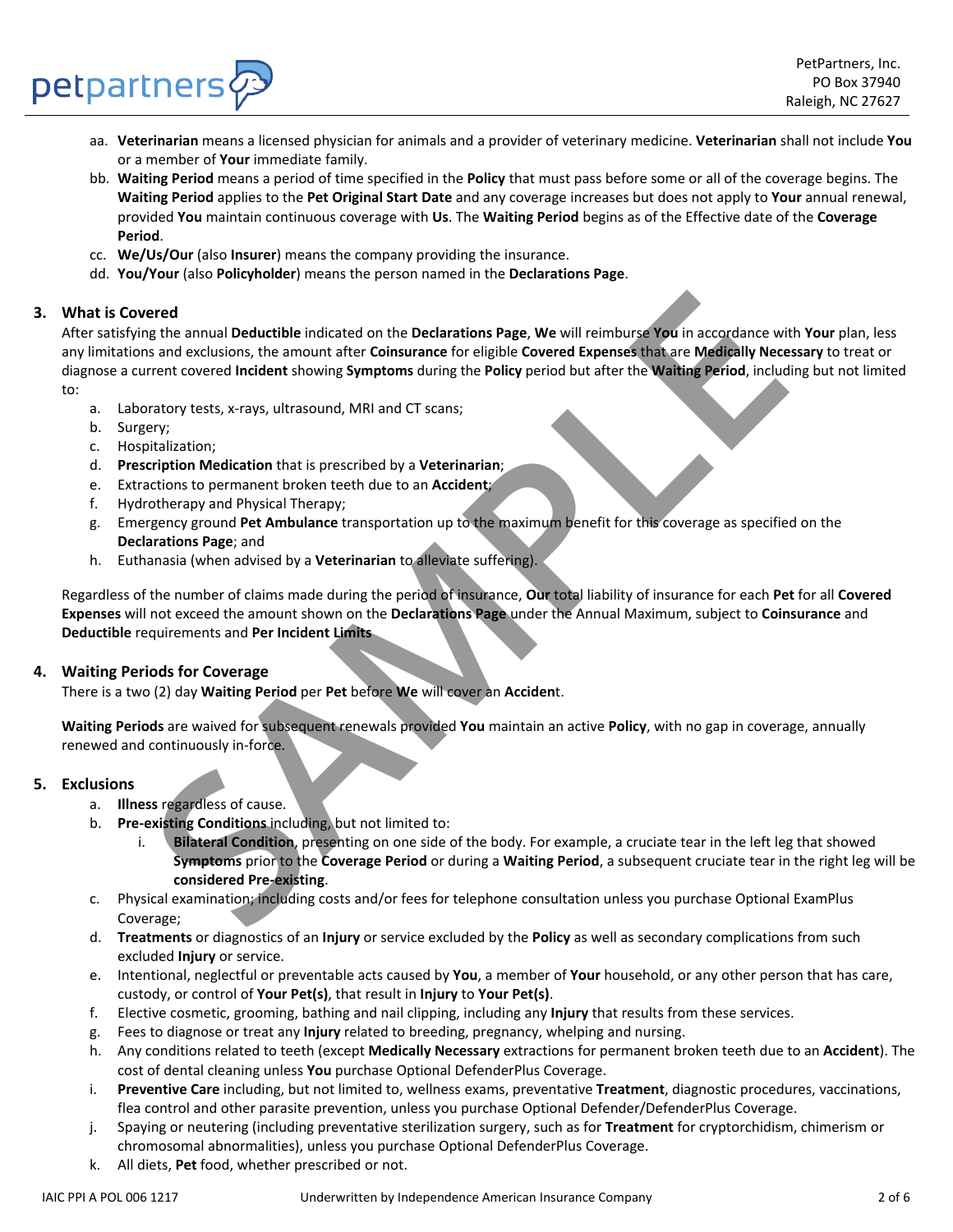

- l. More than one **Injury** for the life of a **Pet** arising from a repetitive and specific activity or similar activity that has previously occurred and displayed the propensity for this activity to happen again and cause **Injury** to **Your Pet(s)**. Examples include, but are not limited to: foreign body ingestion, dog fights and toxin ingestion.
- m. Internal or external parasites, and any secondary **Injury** that may arise, including, but not limited to, fleas, ticks, giardia, heartworms and roundworms.
- n. Air ambulance and non-emergency **Pet Ambulance** transportation.
- o. Experimental, investigational **Treatment**, organ and tissue transplants or prosthesis.
- p. Sales tax, medical waste, veterinary administrative, shipping and postage fees.
- q. The cost of disposing of the remains of **Your Pet(s)** unless **You** have purchase the Optional SupportPlus Coverage.
- r. Cost of **Treatment** for any **Injury** arising from **Your** decision to not follow **Your Veterinarian's** advice.
- s. House calls, travel time, boarding and/or transportation.

petpartners

- t. **Treatment** or diagnostics related to **Behavioral Problems**.
- u. Conditions resulting from activities related to training or participating in track or sled racing, guard security, law enforcement (unless authorized in advance by **Us**), working or organized fighting.
- v. **Injury** caused by: a) enemy attack by armed forces, with or without a state of war, including actions taken in resisting the attack; b) insurrection; c) rebellion; d) revolution; e) invasion; f) civil war; g) illegal acts; h) usurped power; i) nuclear radioactive contamination; j) pandemic conditions; k) chemical, biological, biochemical or electromagnetic weapon; l) acts of foreign enemies; m) strikes; n) riots; o) civil commotion; p) epidemic; or q) avian or swine influenza or any mutant variation. cost of uspessing of the remains of two **IPENI** unless You have purchase the Optional SupportPhus Cost and the center, tracting and/or transportation. The center of disposition term of dispositions related to **Dehavioral P**
- w. Luxating Patella and Cruciate Ligament conditions, this includes any associated meniscal **Injuries** or another condition secondary to cruciate ligament **Injury**, tear or rupture.
- **x.** Necropsy unless you purchase Optional SupportPlus Coverage*.*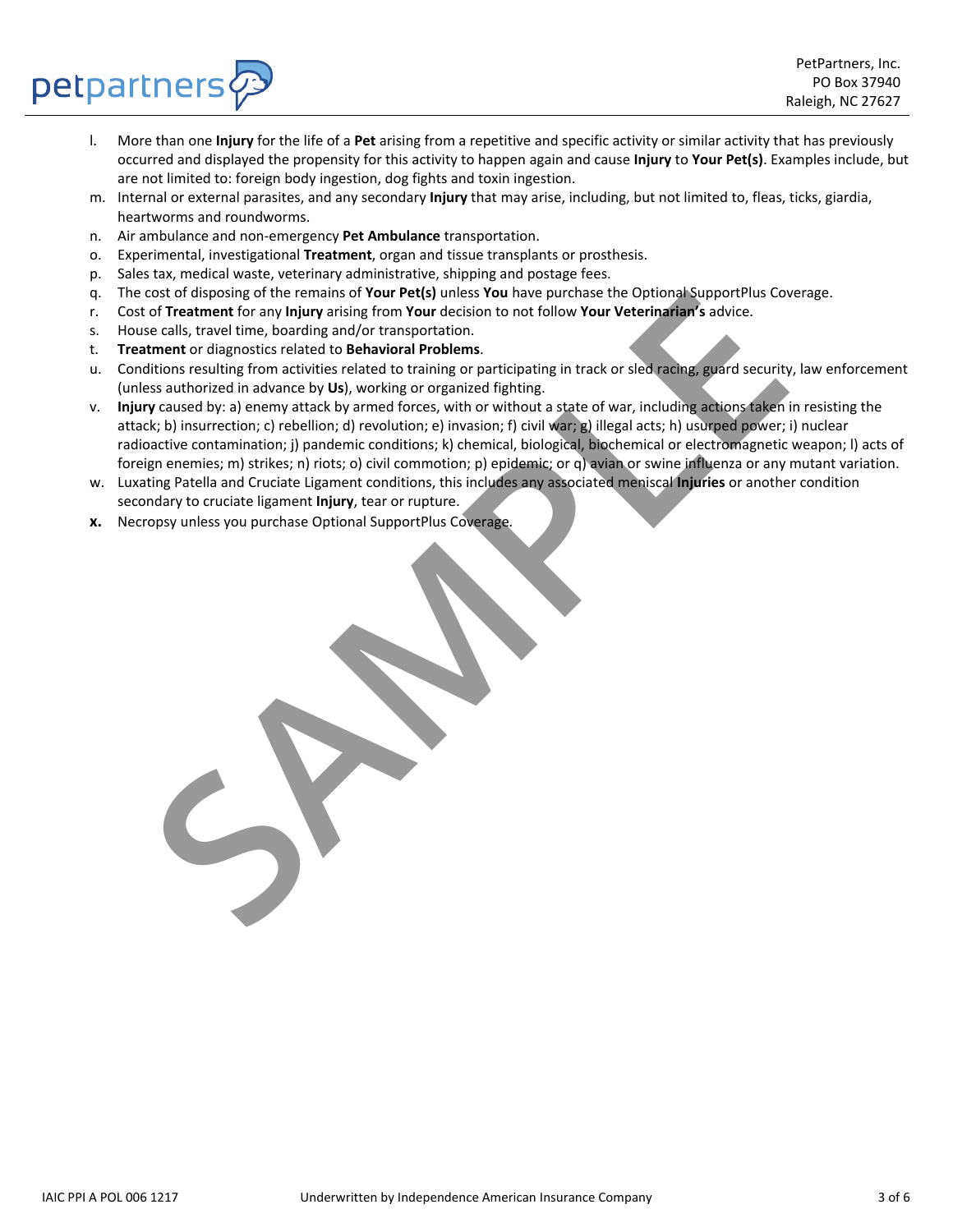

# **6. Optional Coverages**

If chosen by **You**, and shown as applicable on the **Declarations Page**, the following optional coverages apply separately to each **Pet** per **Policy** year.

#### Defender/DefenderPlus

**We** will reimburse **You**, if shown on the **Declarations Page**, for the **Preventive Care** listed below that **Your Pet(s)** receives from a licensed **Veterinarian** during the **Policy** period. Benefits will not exceed the maximum benefits shown below. **Coinsurance** and **Deductible** requirements do not apply to wellness benefits.

#### **Benefit Schedule**

|                                                                                                                                                                                                                                                                                                                                                                                                                                                                                                                                                                                                                                                                                                                                                                                                                                                                                                       | <b>Maximum Allowable Limits</b> |                     |
|-------------------------------------------------------------------------------------------------------------------------------------------------------------------------------------------------------------------------------------------------------------------------------------------------------------------------------------------------------------------------------------------------------------------------------------------------------------------------------------------------------------------------------------------------------------------------------------------------------------------------------------------------------------------------------------------------------------------------------------------------------------------------------------------------------------------------------------------------------------------------------------------------------|---------------------------------|---------------------|
| <b>Preventive Benefit</b>                                                                                                                                                                                                                                                                                                                                                                                                                                                                                                                                                                                                                                                                                                                                                                                                                                                                             | <b>Defender</b>                 | <b>DefenderPlus</b> |
| Spay/Neuter or Teeth Cleaning                                                                                                                                                                                                                                                                                                                                                                                                                                                                                                                                                                                                                                                                                                                                                                                                                                                                         | \$0                             | \$150               |
| Rabies Vaccine                                                                                                                                                                                                                                                                                                                                                                                                                                                                                                                                                                                                                                                                                                                                                                                                                                                                                        | \$15                            | \$15                |
| Flea/Tick Prevention                                                                                                                                                                                                                                                                                                                                                                                                                                                                                                                                                                                                                                                                                                                                                                                                                                                                                  | \$50                            | \$65                |
| <b>Heartworm Prevention</b>                                                                                                                                                                                                                                                                                                                                                                                                                                                                                                                                                                                                                                                                                                                                                                                                                                                                           | \$30                            | \$30                |
| Vaccination/Titer                                                                                                                                                                                                                                                                                                                                                                                                                                                                                                                                                                                                                                                                                                                                                                                                                                                                                     | \$30                            | \$40                |
| <b>Wellness Exam</b>                                                                                                                                                                                                                                                                                                                                                                                                                                                                                                                                                                                                                                                                                                                                                                                                                                                                                  | \$50                            | \$50                |
| Heartworm test or FELV screen                                                                                                                                                                                                                                                                                                                                                                                                                                                                                                                                                                                                                                                                                                                                                                                                                                                                         | \$25                            | \$30                |
| Blood, fecal, parasite exam                                                                                                                                                                                                                                                                                                                                                                                                                                                                                                                                                                                                                                                                                                                                                                                                                                                                           | \$50                            | \$70                |
| Microchip                                                                                                                                                                                                                                                                                                                                                                                                                                                                                                                                                                                                                                                                                                                                                                                                                                                                                             | \$20                            | \$40                |
| Urinalysis or ERD                                                                                                                                                                                                                                                                                                                                                                                                                                                                                                                                                                                                                                                                                                                                                                                                                                                                                     | \$15                            | \$25                |
| Deworming                                                                                                                                                                                                                                                                                                                                                                                                                                                                                                                                                                                                                                                                                                                                                                                                                                                                                             | \$20                            | \$20                |
| SupportPlus Coverage<br>We will reimburse You, if shown on the Declarations Page, for the cost of final expenses for necropsy, cremation and urns upon th<br>death of each Pet covered for such costs incurred after the Waiting Period and during the Coverage Period up to a maximum bene<br>of \$300 subject to the Annual Maximum amount. Coinsurance and Deductible provisions do not apply to SupportPlus Coverage.<br><b>ExamPlus Coverage</b><br>We will reimburse You, if shown on the Declarations Page, for the Covered Expenses that occur during the Coverage Period subje<br>Policy limits and exclusion including, but not limited to, Coinsurance, Deductible and Annual Limit for Physical examination; includ<br>costs and/or fees for telephone consultation; to diagnose a current covered Injury. This endorsement does not provide coverage fo<br>annual wellness office exams. |                                 |                     |

## SupportPlus Coverage

#### ExamPlus Coverage

## **7. General Conditions**

- a. This **Policy** only applies to losses that occur and are treated within the United States, its territories and possessions, and Canada. No coverage exists for an **Incident** or **Treatment** that occurs outside of the above territories.
- b. If a claim arises under this **Policy** and there is any other insurance providing **Coverage** to **Your Pet(s)**, this **Policy** is excess insurance. This **Policy** will only apply to any claim costs once all other valid and collectible insurance has been exhausted, and then only for the excess amount not covered by the other insurance, always subject to the terms and conditions of this **Policy**.
- c. **We** will not insure **Your Pet** under more than one **Pet** insurance **Policy** with **Us** during any **Policy** period. If **We** find that an insured has more than one such **Policy** with **Us**, coverage will be provided under the **Policy** that has been in force for the longer period of time.
- **d. Your Pet(s)** must receive an annual physical exam, as well as all prescribed vaccines as advised by **Your Veterinarian**.
- e. **You** must follow and carry out the **Veterinarian's** advice and show reasonable care to protect the **Pet(s)** from harm. The examining **Veterinarian** for the purposes of medical information cannot be **You** or a member of **Your** immediate family.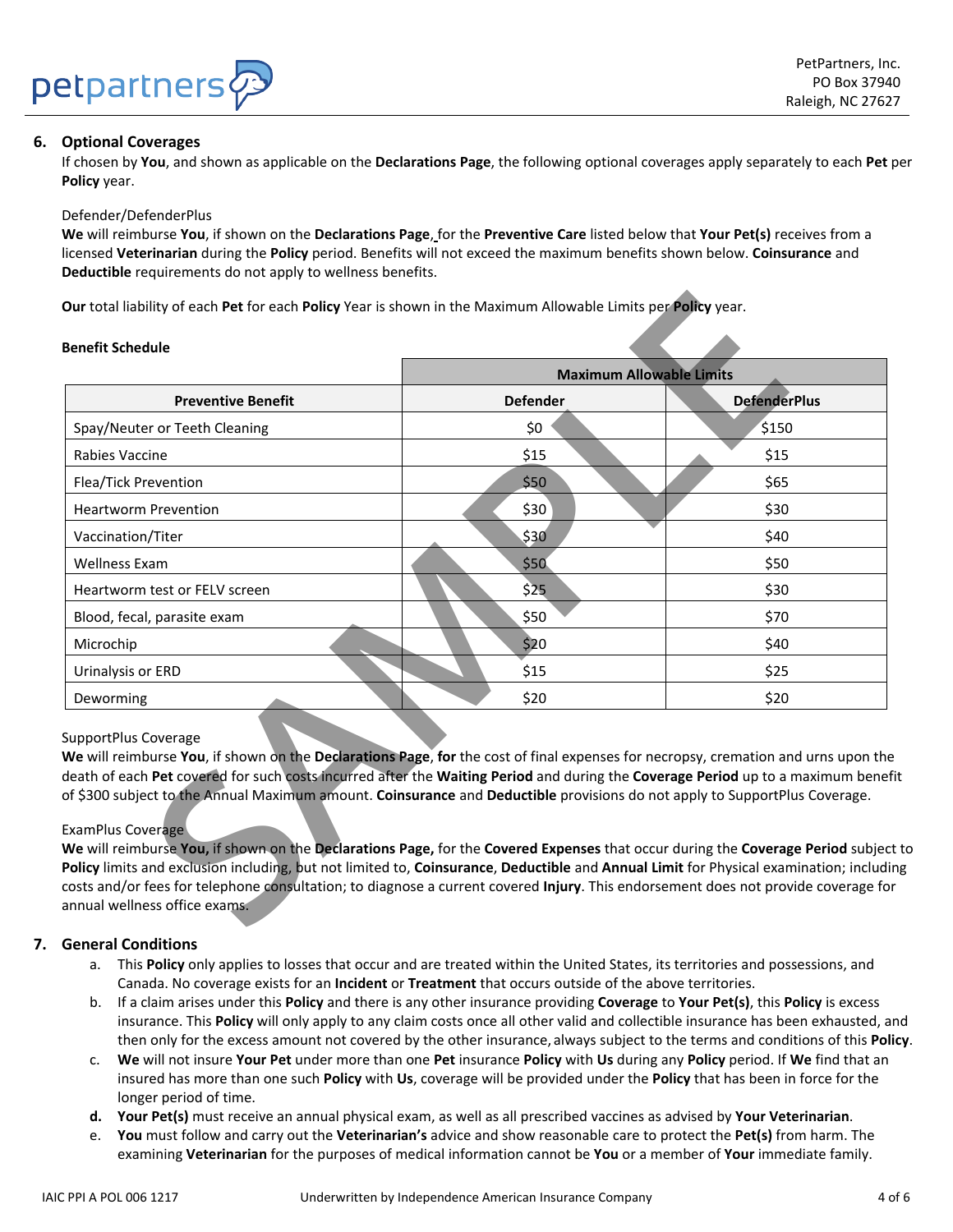f. **You** are the owner of **Your Pet(s)**.

petpartners

- g. Coverage for **Your Pet(s)** will cease if ownership is changed.
- h. If any **Policy** wording conflicts with the laws of the state in which this **Policy** is issued, the wording will be changed to meet the laws of that state.
- i. Authorized representatives must be added by the **Policyholder**. Any authorized representative may cancel or change the **Policy**. The action of any authorized representative will be binding.
- j. Continuing coverage for a covered **Incident** from a preceding **Policy** is subject to the terms and conditions of this **Policy**.
- k. By accepting the terms of this insurance as evidenced by the payment of premiums, it is agreed that this **Policy**, endorsements and any other notices may be delivered to **You** by electronic mail via the internet at **Our** option.
- l. **Your Policy** will become legally binding once **You** have paid **Your** premium. The premium is due when **You** take out a new **Policy** and when **You** renew an existing **Policy**. **Your Policy** is an annual contract of insurance with a monthly and annual payment option. Premiums must be paid in full and on time to maintain coverage.
- m. This **Policy** will automatically renew unless **We** receive notice from **You** before the renewal date. Premiums may increase at renewal for: **Pet** age, veterinary cost inflation, actuarial changes, address changes, Annual Maximum increase and other **Policy** parameters. any other notices may be eclivered to You by electronic mail via the internet at Gur popinon. The permuin of the method of the method of the method of the method of the method of the method of the method of the method of t
- n. If **You** wish to make changes to **Your** coverage, please contact **Us**. Any change is subject to underwriting and **Our** approval. Certain changes may result in a new enrollment, which would terminate **Your** existing **Policy** and reset the **Waiting Period** and the determination of **Pre-existing Conditions**.

## **8. Cancellation and Nonrenewal**

- a. **You** may cancel this **Policy** at any time by providing to **Us** advance notice of cancellation or **Your** intent to not renew.
- b. **We** may cancel this **Policy** by mailing or delivering to **You** written notice of cancellation at least:
	- i. Ten (10) days or as applicable by state law before the date of cancellation if **We** cancel for nonpayment of premium.
	- ii. Thirty (30) days or as applicable by state law before the date of cancellation if **We** cancel for any other reason.
- c. **We** will mail or deliver **Our** notice of cancellation or nonrenewal to **Your** last mailing address known to **Us**.
- d. Notice of cancellation will state the effective date of cancellation. Insurance coverage under this **Policy** will end on that date.
- e. **We** may elect to nonrenew this **Policy** on the expiration date shown on the **Declarations Page**. **We** may do so by mailing to **You** written notice, stating the reason for nonrenewal, at least forty-five (45) days or as applicable by state law prior to the expiration date of **Your Policy**.
- f. If notice of cancellation or nonrenewal is mailed, proof of mailing will be sufficient proof of notice.
- g. If either **You** or **We** cancel the **Policy**, **We** will refund **You** any unearned premium.
- h. **We** will automatically renew **Your Policy** at expiration unless **You** are otherwise notified of a nonrenewal.
- i. **We** may change the premium, **Coinsurance** amounts, annual **Deductibles** and **Policy** terms and conditions at renewal. **You** will be notified of all changes in writing at least thirty (30) days before the renewal date.
- j. This **Policy** may be voided:
	- i. If **You** have concealed or misrepresented any material fact or circumstance concerning this insurance or the **Pet(s)** covered.
	- ii. In the case of fraud or attempted fraud by **You** concerning any matter relating to this insurance or the **Pet(s)** covered.
- k. The first time **You** enroll **Your Pet(s)** in one of **Our Policies You** have thirty (30) days from the effective date to cancel and receive **Your** paid premium back in full, as long as **You** have not filed a claim.
- l. After the first thirty (30) days of the **Policy** period, **We** will compute any refund due on a daily pro-rata basis.

# **9. Claims Conditions**

- a. In the event **You** incur a loss **You** must notify **Us** by providing the following:
	- i. A completed claim form with **Us**, as soon as practicable.
	- ii. Invoices from **Your** treating **Veterinarian** listing the services performed, products provided and the itemized charges for **Treatment**, including packages and/or discounts.
	- iii. A payment receipt when submitting a handwritten invoice. If payment receipt is not provided the invoice will be verified with **Your Veterinarian** prior to claim processing.
- b. **We** reserve the right to ask for information from any **Veterinarian** that has ever seen **Your Pet(s)** in order to assess its health**.**
- c. **We**, at **Our** expense, have the right to have any covered **Pet(s)** examined by a **Veterinarian** of **Our** choice as often as reasonably necessary while a claim is pending.
- d. If **You** disagree with the decision made by **Us**, **You** have the right to an appeal. Any claim submitted for reconsideration must be submitted within sixty days (60), or as soon as reasonably practicable, of the decision and must be in writing on a Claims